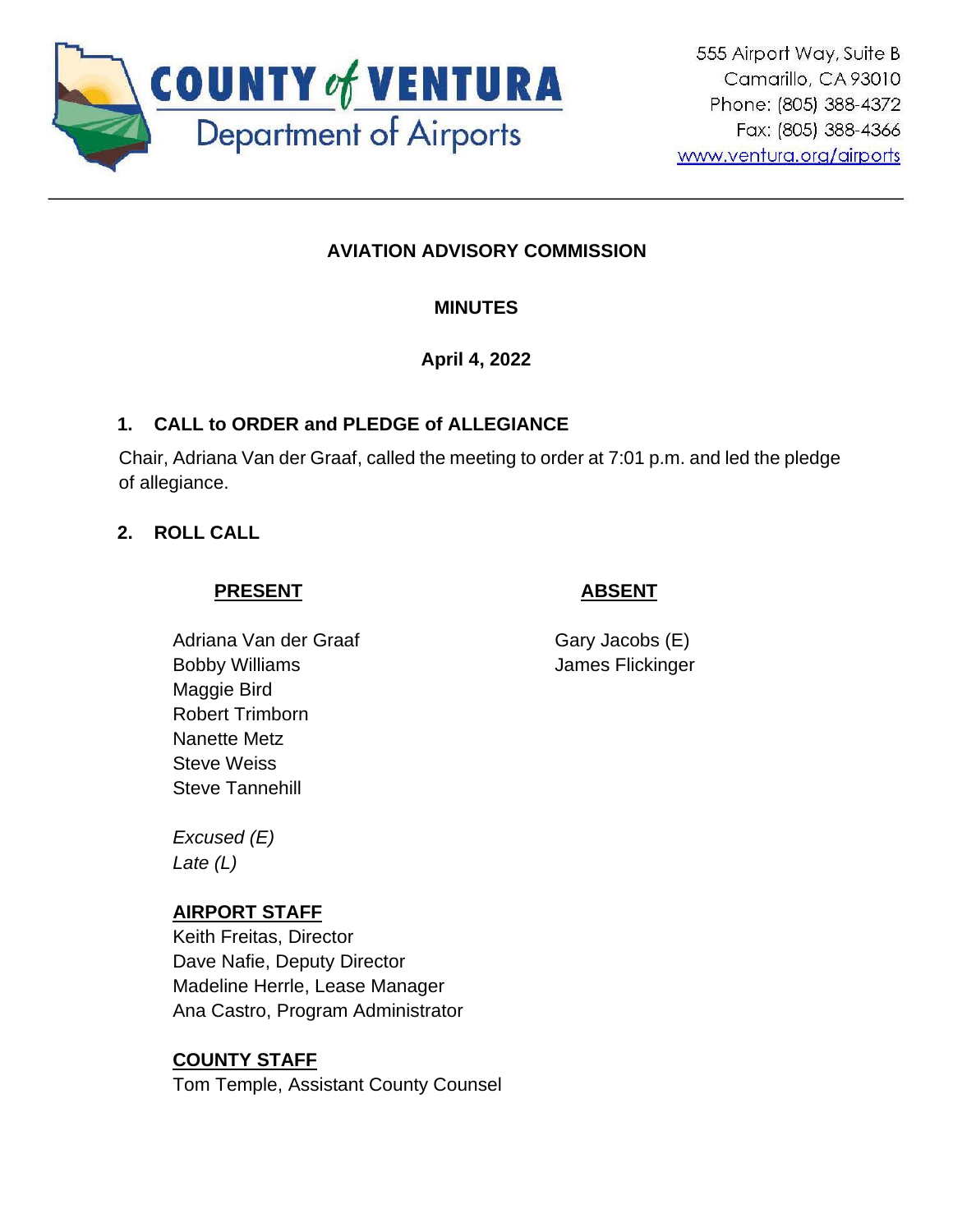### **3. AGENDA REVIEW**

No changes to the agenda.

### **4. APPROVAL OF MINUTES – February 7, 2022 March 7, 2022**

*Commissioner Steve Tannehill requested the February 7, 2022 minutes be amended at the top of page 9 of the packet, end of the section, to include the following language, "In response to a question from Commissioner Tannehill, Director Freitas confirmed that foam is no longer discharged into the soil." Director Keith Freitas acknowledged that the statement was correct and he had no issue with the change. Steve Weiss moved to approve the amended February 7, 2022 minutes and Steve Tannehill seconded the motion. All Commissioners voted in favor and the motion passed unanimously 7-0.*

*Robert Trimborn moved to approve the March 7, 2022 minutes and Steve Weiss seconded the motion. All Commissioners voted in favor and the motion passed unanimously 7-0.*

**5. PUBLIC COMMENT -** Citizens wishing to speak to the Commission on an airport related item must fill out a speaker card and submit it to the secretary. Comments will be limited to a maximum of **three** minutes per item.

*Speaker cards for issues NOT on the agenda must be submitted before the end of the public comment period.* 

*Speaker cards for issues listed on the agenda must be presented before the item is up for consideration. Speakers will be called when the item is presented.*

Public comments heard. Director Keith Freitas informed Commissioners that Scott Akina resigned from the Commission effective March 28, 2022.

#### **6. NEW BUSINESS**

**A. Subject: Consider Adoption of Resolution #9 Authorizing Remote Teleconference Meetings of the Aviation Advisory Commission for a 30-Day Period**

**Recommendation:**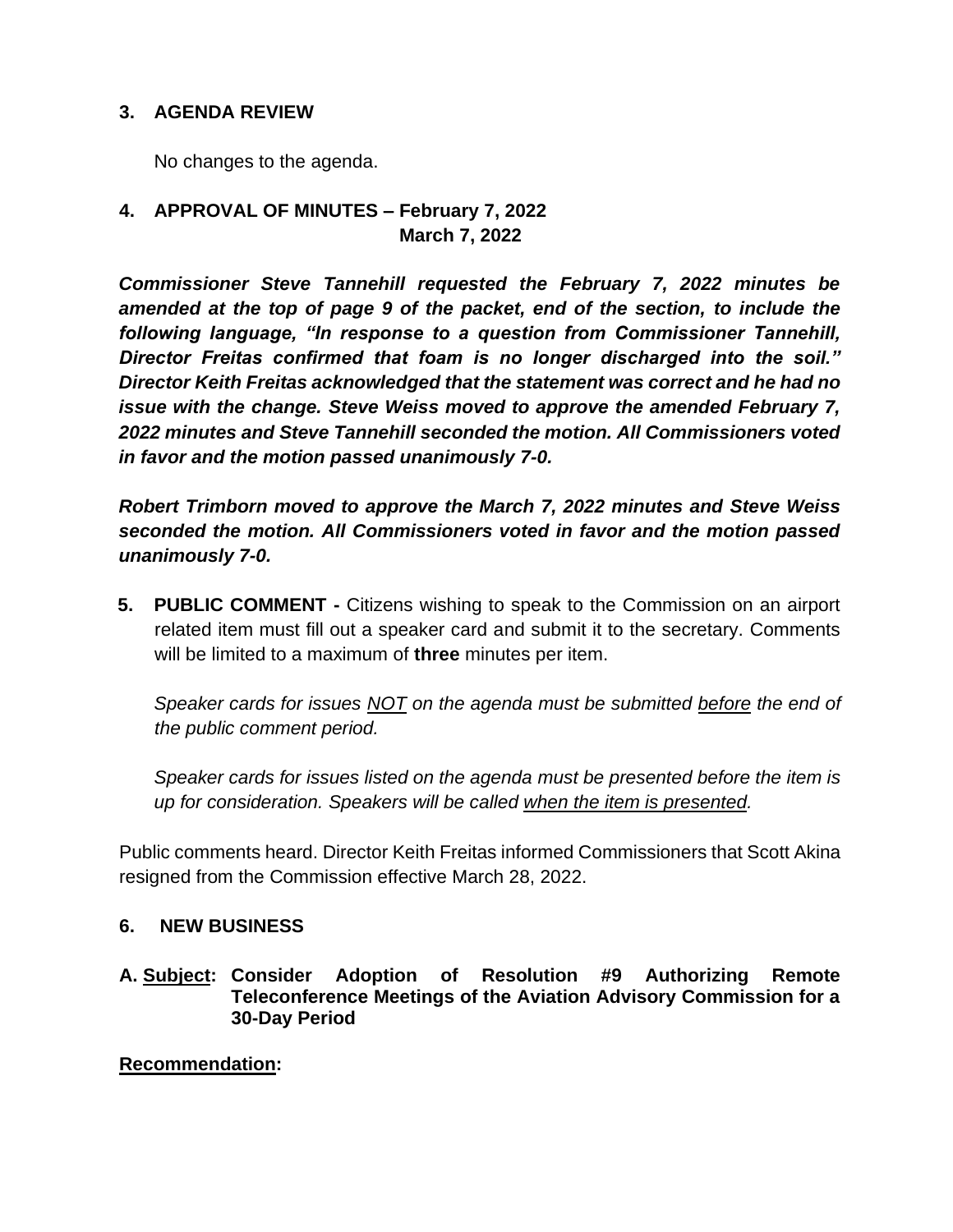Consider adoption of Resolution #9 (Exhibit 1) authorizing remote teleconference meetings of the Aviation Advisory Commission for a 30-day period pursuant to Government Code Section 54953, Subdivision (e), of the Ralph M. Brown Act.

*Steve Tannehill moved to approve staff's recommendation and Robert Trimborn seconded the motion. All Commissioners voted and the motion passed 6-1.*

- *Yes: Adriana Van der Graaf, Bobby Williams, Maggie Bird, Robert Trimborn, Nanette Metz, Steve Tannehill*
- *No: Steve Weiss*
- **B. Subject: Approval of, and Authorization for the Director of Airports or Designee to Sign, the revised First Amendment to Lease with Kim & Bill Burr Family Trust for 65C Durley Avenue at the Camarillo Airport**

#### **Recommendation:**

Staff requests that your Commission/Authority recommend that the Board of Supervisors:

Approve, and authorize the Director of Airports or his designee to sign, the revised First Amendment to the lease with the Kim & Bill Burr Family Trust for 65C Durley Avenue at the Camarillo Airport.

*Bobby Williams moved to approve staff's recommendation and Steve Weiss seconded the motion. All Commissioners voted in favor and the motion passed unanimously 7-0.*

### **C. Subject: Review, Discuss, and Provide Direction to Staff as to Format and Content of a Draft Voluntary Noise Abatement Procedure Pilot Guide**

#### **Recommendation:**

Staff requests that your Commission/Authorities review a draft Voluntary Noise Abatement Procedure Pilot Guide (Pilot Guide) and provide direction to staff regarding the format and content of the document.

Deputy Director Dave Nafie provided a brief staff's report. Commissioner Robert Trimborn suggested the crosswind turn and downwind leg be rounded up to 750 feet MSL and 1,050 feet MSL, respectively. Mr. Trimborn also mentioned that the 3D version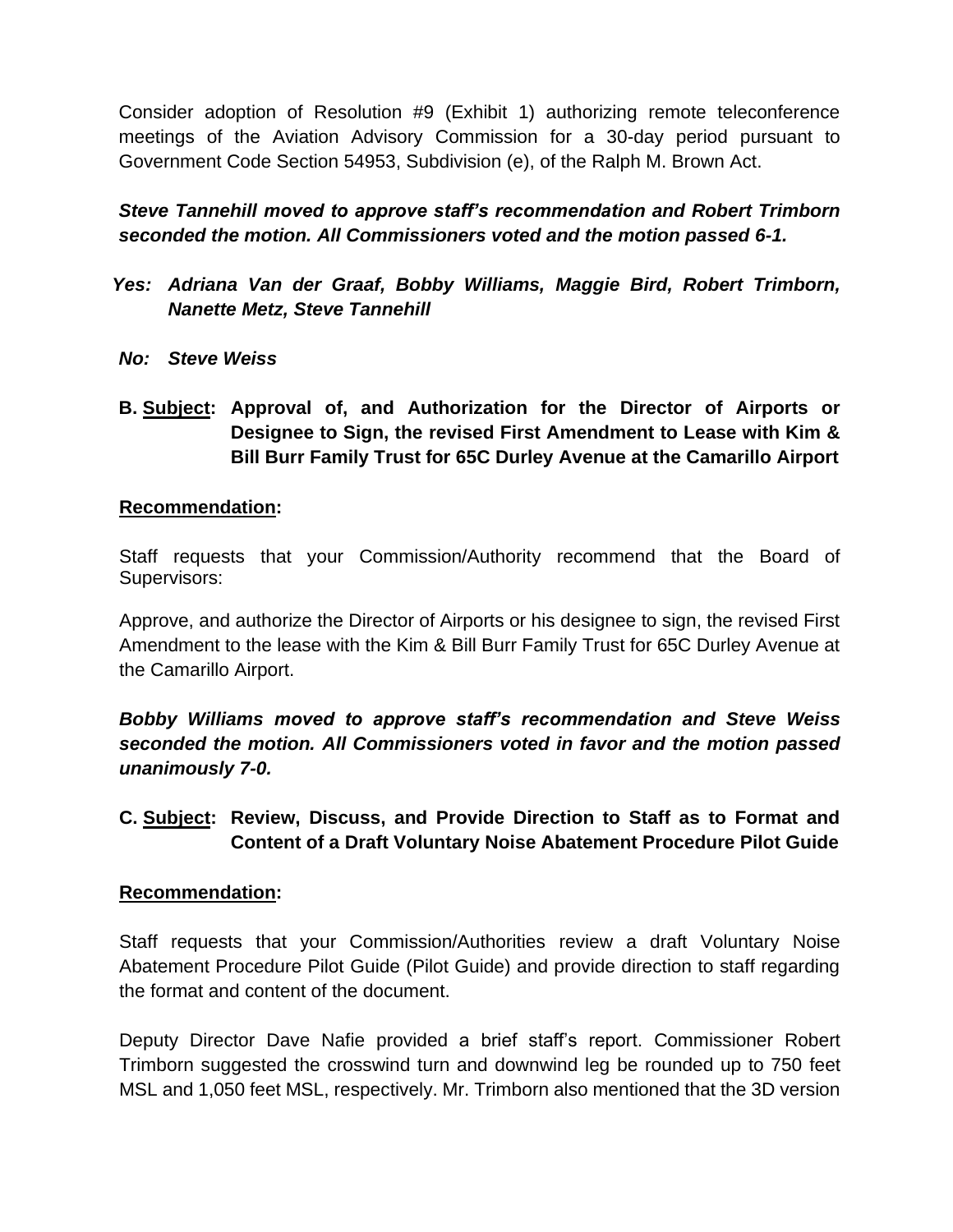of the guide reflects a 700 feet MSL on the crosswind turn contradicting the indication of the 744 feet MSL on the first page of Exhibit 1. Commissioner Steve Tannehill reinforced the idea of an enforcement mechanism and would like to see the turn along the shoreline adjusted so that planes are pushed out over the water and not over the homes and beaches. Mr. Trimborn also expressed that he thought the document should include the following wording, "recommended noise abatement procedures".

## **D. Subject: Receive and File a Presentation Regarding Landing Fees for Aircraft Operations at Oxnard & Camarillo Airports and Noise Mitigation Measures**

### **Recommendation:**

Staff recommends that the Commission/Authorities receive and file a presentation regarding landing fees for aircraft operations at Oxnard & Camarillo Airports and noise mitigation measures.

Director Keith Freitas reviewed a PowerPoint presentation and received Commission comments and concerns.

**E. Subject: Approval of the Final Form Hangar Lease Agreement for Privately Owned Hangars at the Camarillo and Oxnard Airports to Replace Month-to-Month Leases with Term Leases; Authorization for the Director of Airports or His Designee to Terminate All Existing Monthto-Month Hangar Lease Agreements for Privately Owned Hangars and to Sign the Revised Form Lease Agreement with Tenants of Existing Hangars**

#### **Recommendation:**

Staff requests that your Commission/Authorities recommend that the Board of Supervisors:

- 1. Approve the final form hangar lease agreement for privately owned hangars at the Camarillo and Oxnard Airports (Exhibit 1), to replace the current month-to-month leases with term leases; and
- 2. Authorize the Director of Airports or his designee to terminate all existing month-tomonth lease agreements for privately owned hangars and to sign the revised form lease agreement in Exhibit 1 with tenants of existing privately owned hangars.

Director Keith Freitas introduced Jon George, president of the Camarillo Oxnard Hangar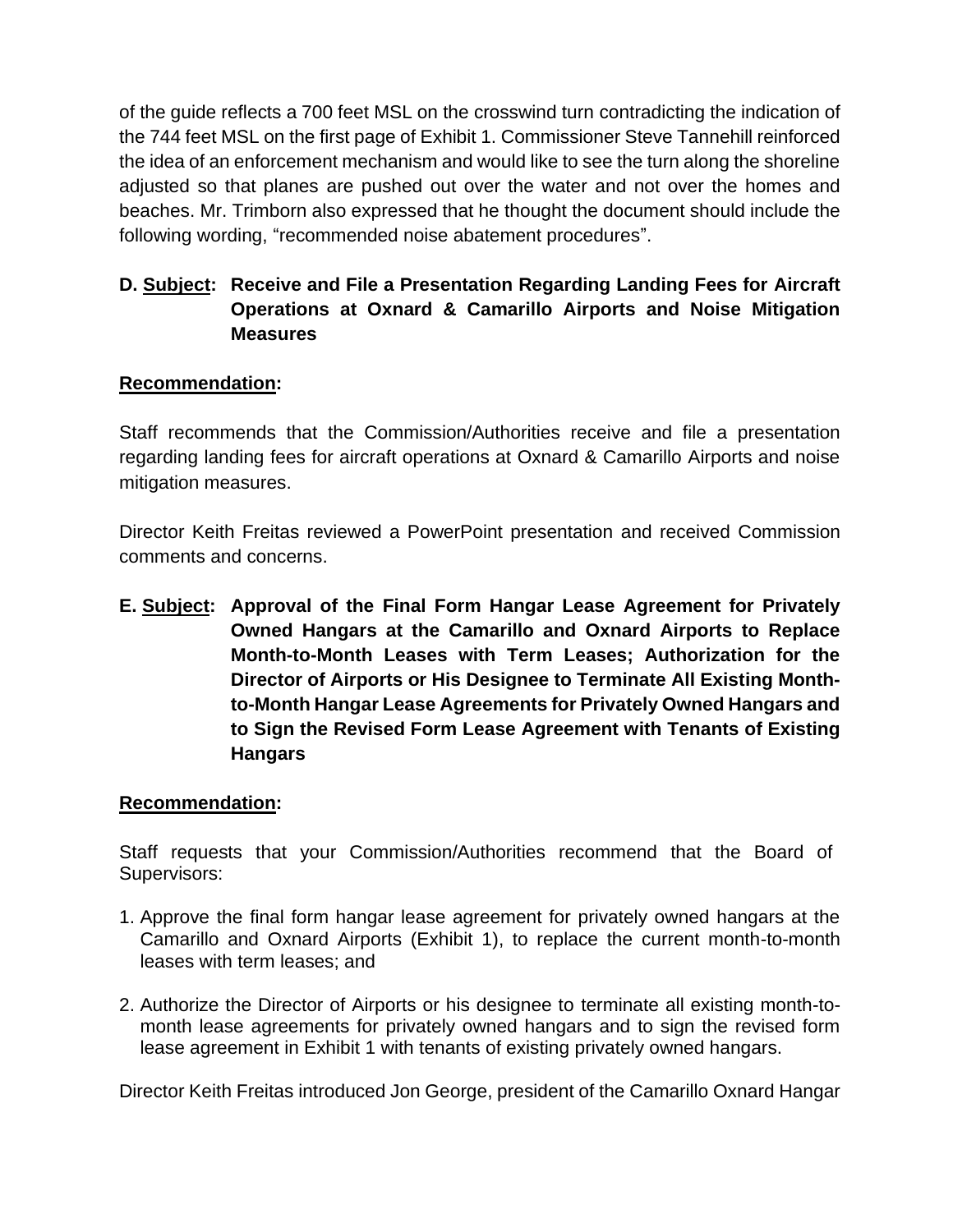Owners and Tenants Association (COHOTA) who reviewed a PowerPoint presentation on behalf of COHOTA.

## *Robert Trimborn moved to approve staff's recommendation and Steve Weiss seconded the motion. All Commissioners voted in favor and the motion passed unanimously 7-0.*

## **7. DIRECTOR'S REPORT**

Director Keith Freitas provided an update on the Cloud Nine project. RKR (the developer of Could Nine) received approval for permits from the City of Camarillo on March 9th and they also received building permits on March 29<sup>th</sup> from Ventura County. Mr. Freitas also provided an update on the AVEX self-serve fuel farm. Due to the change of ownership and supply chain issues, AVEX expects to have the self-serve island back in service by June. AVEX ownership is currently providing fuel truck delivery at the same rate as selfserve.

Director Freitas mentioned that there are two parcels at Oxnard Airport for which staff will put out a solicitation. One is a 5-acre parcel next to Aspen Helicopters and the tower, and the other is a 7-acre parcel near Hangars 2 and 3. Mr. Freitas also discussed the Oxnard Airport Taxiway Connector project and shared that the bid opening is set for April 26<sup>th</sup>. At this point the Federal Aviation Administration (FAA) is providing about 3 million, but the total project cost is about 6 million. The department is hoping that the FAA provides additional funding. If they do not then the department will phase the project once again and only do a few of the connectors and come back for additional funding.

Director Freitas shared that there will not be a budget workshop, but there will be a budget presentation at the regular meetings of the Commission and Airport Authorities. Finally, Mr. Freitas informed the Commission about the departure of the Oxnard Air Traffic Manager, Mr. Roger Green, who officially left at the end of March. Lee Westfall is serving as Acting Manager until a replacement manager is hired.

### *Report was received and filed.*

## **8. REPORTS**

**Report items listed below are presented to the Aviation Advisory Commission for information only, at this time. The report items require no action or are not ready for the Commission's consideration. The Commission may refer these items to the Department of Airports for investigation and report back on a future agenda.**